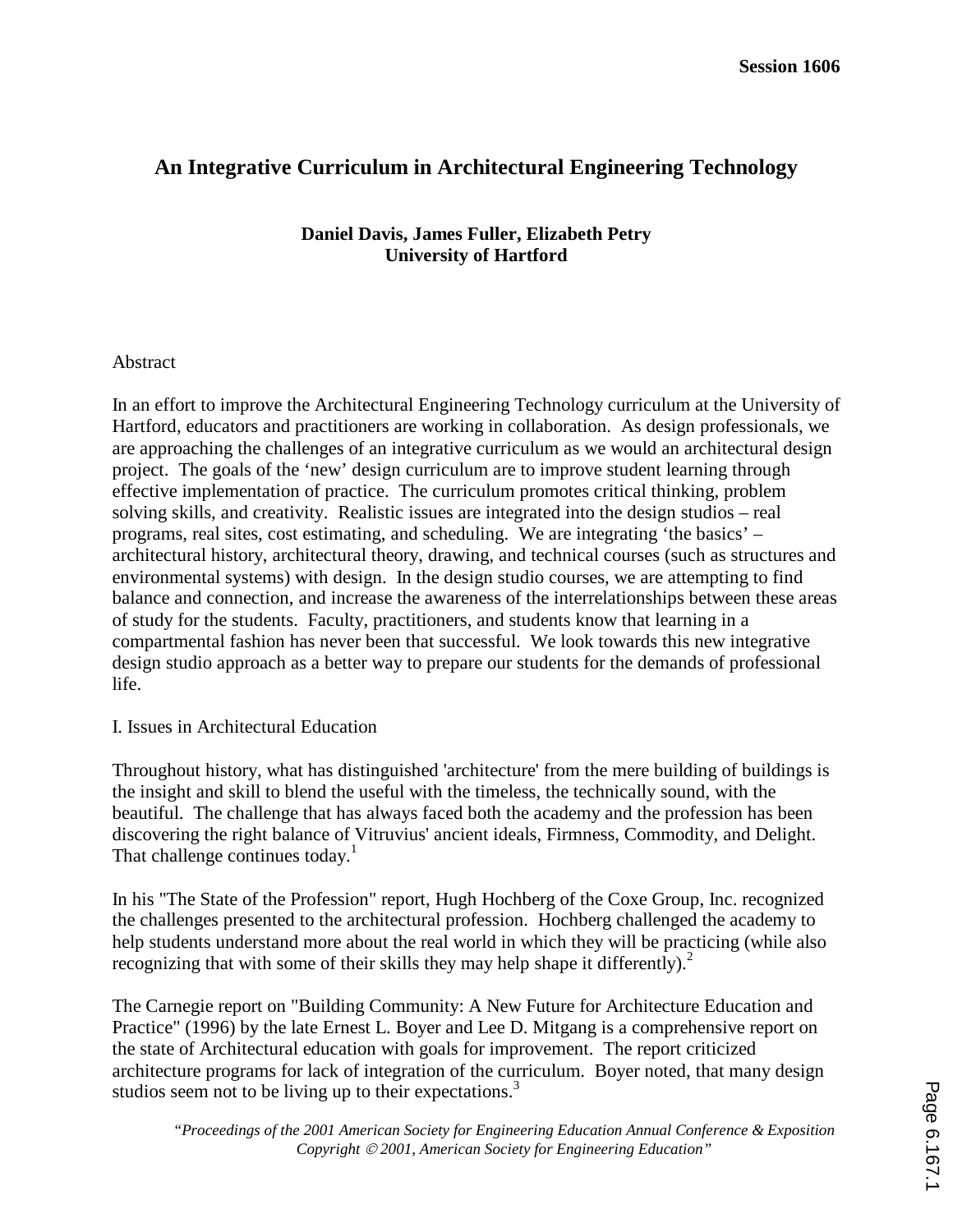In the Carnegie report, Boyer and Mitgang challenged the architectural community to provide "Service to the Nation". Schools of architecture, in other words, should educate students for both competence and caring. The architecture profession demands service of its constituents and requires architectural interns to provide community service through the Intern Development Program (IDP), a prerequisite to licensure throughout the United States and Canada. In this same report, Boyer and Mitgang also stress that the world of architecture practice and education depend on each other for their purpose and vitality. These two sides of the profession also share an obligation to serve the needs of the community, the built environment and society.<sup>4</sup>

### II. Revised Program Curriculum

Initially our design sequence was fractured and non-continuous. In an eight semester program we had design studio courses only in the first, third, fifth and sixth semesters. In the final semester, we offered a thesis studio for our architectural graduate school bound seniors.

#### . Initial Design Sequence in Context: 1998-1999 AET Curriculum .

| Sem 1<br><b>AET 110</b><br><b>ET 111</b><br><b>PHY 120</b> | Course<br><b>Architectural Drafting</b><br><b>AET 113 Intro to Arch Studio</b><br>Intro to Engrg Tech<br>MTH 112 Math for Tech I<br>Algebra-based Physics I | Credits<br>3<br>4<br>$\mathbf{1}$<br>3<br>$\overline{4}$ | Sem 2<br><b>AET 122</b><br><b>AET 155</b><br>PHY 121 | Course<br>Intro to Arch CAD<br><b>Architectural History</b><br>MTH 122 Math for Tech II<br>Algebra-based Physics II 4 | Credits<br>$\overline{4}$<br>4<br>3 |
|------------------------------------------------------------|-------------------------------------------------------------------------------------------------------------------------------------------------------------|----------------------------------------------------------|------------------------------------------------------|-----------------------------------------------------------------------------------------------------------------------|-------------------------------------|
| Sem 3                                                      | Course                                                                                                                                                      | Credits                                                  | Sem 4                                                | Course                                                                                                                | Credits                             |
| <b>AET 232</b>                                             | <b>Working Drawings I</b>                                                                                                                                   | $\overline{4}$                                           | <b>AET 241</b>                                       | Principles of M E P                                                                                                   | $\overline{4}$                      |
| <b>AET 233</b>                                             | <b>Arch Design I</b>                                                                                                                                        | 4                                                        | <b>AET 242</b>                                       | <b>Working Drawings II</b>                                                                                            | 4                                   |
| <b>AET 236</b>                                             | <b>Mechanics of Materials</b>                                                                                                                               | $\overline{4}$                                           | <b>AET 243</b>                                       | <b>Structural Analysis</b>                                                                                            | 4                                   |
| <b>EN 111</b>                                              | English I                                                                                                                                                   | 3                                                        |                                                      | MTH 241 Math for Tech IV                                                                                              | 3                                   |
|                                                            | MTH 232 Math for Tech III                                                                                                                                   | $\overline{3}$                                           |                                                      |                                                                                                                       |                                     |
| Sem 5                                                      | Course                                                                                                                                                      | Credits                                                  | Sem 6                                                | Course                                                                                                                | Credits                             |
| <b>AET 351</b>                                             | Design Steel & Wood                                                                                                                                         | 4                                                        | <b>AET 361</b>                                       | Design of Concrete Strt                                                                                               | 4                                   |
| <b>AET 352</b>                                             | <b>Arch Design II</b>                                                                                                                                       | 4                                                        | <b>AET 367</b>                                       | <b>Commercial Design</b>                                                                                              | 4                                   |
| AUC <sub>1</sub>                                           | All Univ Curr Elective                                                                                                                                      | 3                                                        | <b>EN 241</b>                                        | English $\Pi$                                                                                                         | 3                                   |
|                                                            |                                                                                                                                                             |                                                          |                                                      |                                                                                                                       |                                     |
| HSS <sub>1</sub>                                           | Social Sci Elective                                                                                                                                         | 3                                                        | AUC <sub>2</sub>                                     | All Univ Curr Elective                                                                                                | 3                                   |
| PROF <sub>1</sub>                                          | <b>Professional Elective</b>                                                                                                                                | 3                                                        | PROF <sub>2</sub>                                    | <b>Professional Elective</b>                                                                                          | 3                                   |
| Sem 7                                                      | Course                                                                                                                                                      | Credits                                                  | Sem 8                                                | Course                                                                                                                | Credits                             |
| AUC <sub>3</sub>                                           | All Univ Curr Elective                                                                                                                                      | 3                                                        | <b>EN 481</b>                                        |                                                                                                                       |                                     |
| PROF <sub>3</sub>                                          | <b>Professional Elective</b>                                                                                                                                | 3                                                        | AUC <sub>4</sub>                                     | English $III$<br>All Univ Curr Elective                                                                               | 3<br>3                              |
| PROF4                                                      | <b>Professional Elective</b>                                                                                                                                | 3                                                        | FREE 1                                               | <b>Unrestricted Elective</b>                                                                                          | $\overline{3}$                      |
| SCI <sub>1</sub>                                           | <b>Basic Lab Science</b>                                                                                                                                    | 4                                                        | PROF <sub>5</sub>                                    | <b>Professional Elective</b>                                                                                          | 3                                   |
| TECH <sub>1</sub>                                          | <b>Technical Specialty</b>                                                                                                                                  | 4                                                        | TECH <sub>2</sub>                                    | <b>Technical Specialty or</b>                                                                                         | $\overline{4}$                      |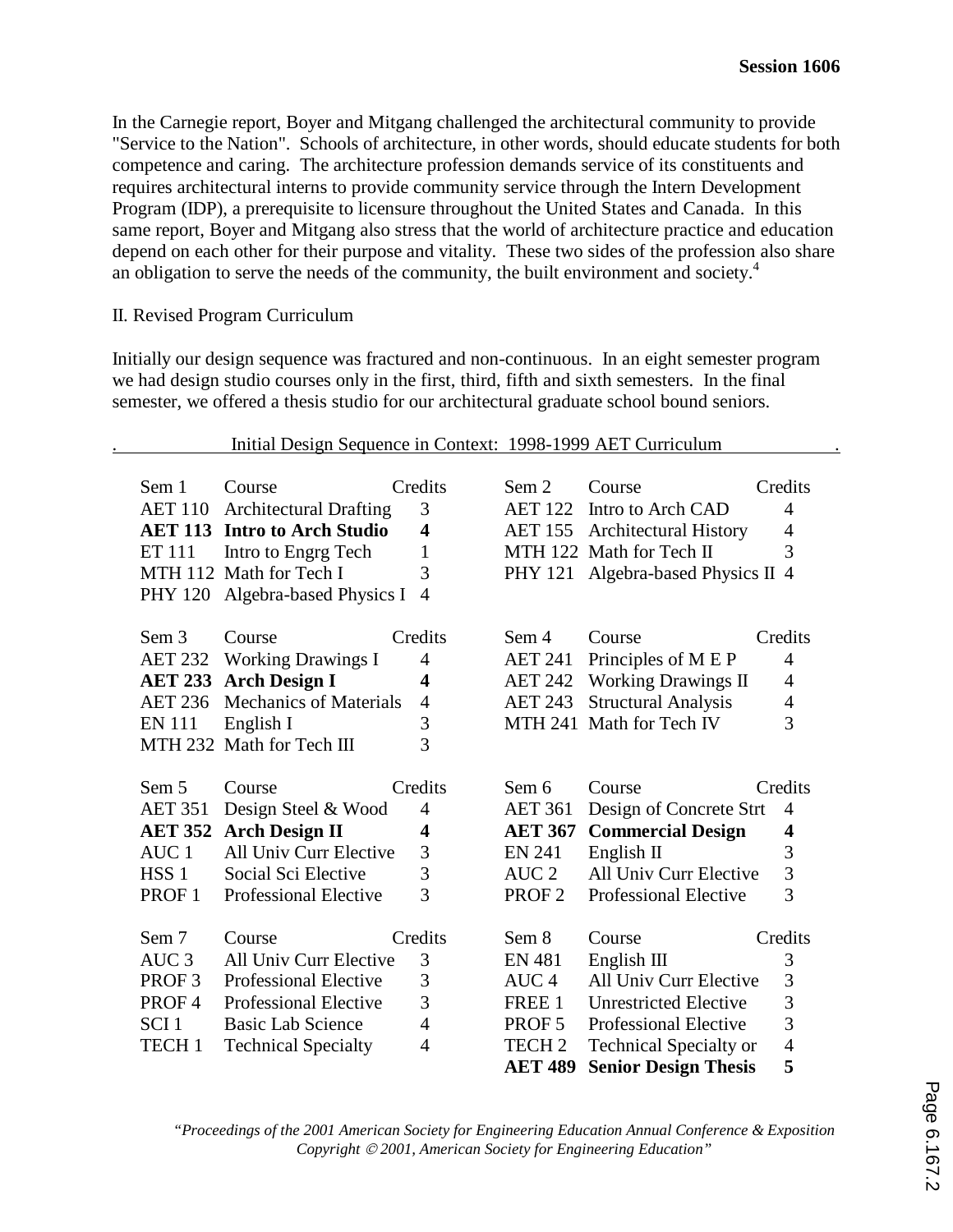Our revised curriculum provides continuity with a studio course in all eight semester. In the first semester, we provide an introductory design studio class, which is followed by Architectural Design  $I - V$ . In semesters 7 and 8 students are encouraged to take our Architectural Programming class followed by the Senior Design Thesis class, which are both organized in the studio format.

|                   | Revised Design Sequence in Context: 2000-2001 AET Curriculum |                         |                   |                                |                         |
|-------------------|--------------------------------------------------------------|-------------------------|-------------------|--------------------------------|-------------------------|
|                   |                                                              |                         |                   |                                |                         |
| Sem 1             | Course                                                       | Credits                 | Sem 2             | Course                         | Credits                 |
| <b>AET 110</b>    | <b>Intro to Architecture</b>                                 | 4                       | <b>AET 113</b>    | <b>Arch Design I</b>           | 4                       |
| <b>AET 155</b>    | Architectural History I                                      | $\overline{4}$          | <b>AET 156</b>    | Architectural History II       | $\overline{4}$          |
| <b>EN 111</b>     | English I                                                    | 3                       | <b>PHY 120</b>    | Algebra-based Physics I        | $\overline{4}$          |
| <b>ET 111</b>     | Intro to Engrg Tech                                          | $\mathbf{1}$            |                   | MTH 122 Math for Tech II       | 3                       |
|                   | MTH 112 Math for Tec I                                       | 3                       |                   |                                |                         |
| Sem 3             | Course                                                       | Credits                 | Sem 4             | Course                         | Credits                 |
| <b>AET 232</b>    | <b>Working Drawings I</b>                                    | 4                       | AET 241           | Principles of M E P            | 4                       |
|                   | <b>AET 233 Arch Design II</b>                                | $\overline{\mathbf{4}}$ | <b>AET 242</b>    | <b>Working Drawings II</b>     | $\overline{4}$          |
|                   | MTH 232 Math for Tech III                                    | 3                       |                   | <b>AET 244 Arch Design III</b> | $\overline{\mathbf{4}}$ |
| <b>PHY 121</b>    | Algebra-based Physics II 4                                   |                         |                   | MTH 241 Math for Tech IV       | 3                       |
| Sem 5             | Course                                                       | Credits                 | Sem 6             | Course                         | Credits                 |
| <b>AET 236</b>    | <b>Mechanics of Materials</b>                                | $\overline{4}$          | <b>AET 243</b>    | <b>Structural Analysis</b>     | $\overline{4}$          |
| <b>AET 352</b>    | <b>Arch Design IV</b>                                        | $\overline{\mathbf{4}}$ | <b>AET 367</b>    | <b>Arch Design V</b>           | $\overline{\mathbf{4}}$ |
| AUC <sub>1</sub>  | All Univ Curr Elective                                       | 3                       | <b>EN 241</b>     | English II                     | $\overline{3}$          |
| HSS <sub>1</sub>  | Social Sci Elective                                          | $\overline{3}$          | AUC <sub>2</sub>  | All Univ Curr Elective         | $\overline{3}$          |
| TECH <sub>1</sub> | <b>Technical Specialty</b>                                   | $\overline{4}$          | TECH <sub>2</sub> | <b>Technical Specialty</b>     | $\overline{3}$          |
| Sem 7             | Course                                                       | Credits                 | Sem 8             | Course                         | Credits                 |
| <b>AET 351</b>    | Design of Steel Strt                                         | $\overline{4}$          | <b>AET 361</b>    | Design of Concrete Strt        | $\overline{4}$          |
| <b>EN 481</b>     | English III                                                  | 3                       | AUC <sub>4</sub>  | All Univ Curr Elective         | 3                       |
| AUC <sub>3</sub>  | All Univ Curr Elective                                       | 3                       | PROF <sub>2</sub> | <b>Professional Elective</b>   | $\overline{3}$          |
| SCI <sub>1</sub>  | <b>Basic Lab Science</b>                                     | $\overline{4}$          | PROF <sub>3</sub> | <b>Professional Elective</b>   | $\overline{3}$          |
| PROF <sub>1</sub> | Professional Elective or                                     | 3                       | TECH <sub>3</sub> | <b>Technical Specialty or</b>  | $\overline{4}$          |
| <b>AET 470</b>    | <b>Arch Programming</b>                                      | 3                       | <b>AET 489</b>    | <b>Senior Design Thesis</b>    | 5                       |

### III. Design Education

The uniqueness of an architect's education lies in its combination of theory and technology courses in the lecture/seminar format with the design studio. The studio provides opportunities for exploration, questioning, testing, and criticism. It encourages the search for individual response while requiring interaction with faculty, other students, and outside critics. It requires the student to bring in experience and knowledge gained in other courses. It demands personal accountability for decisions and commitment to ideas and proposals that will be subject to public scrutiny.<sup>5</sup>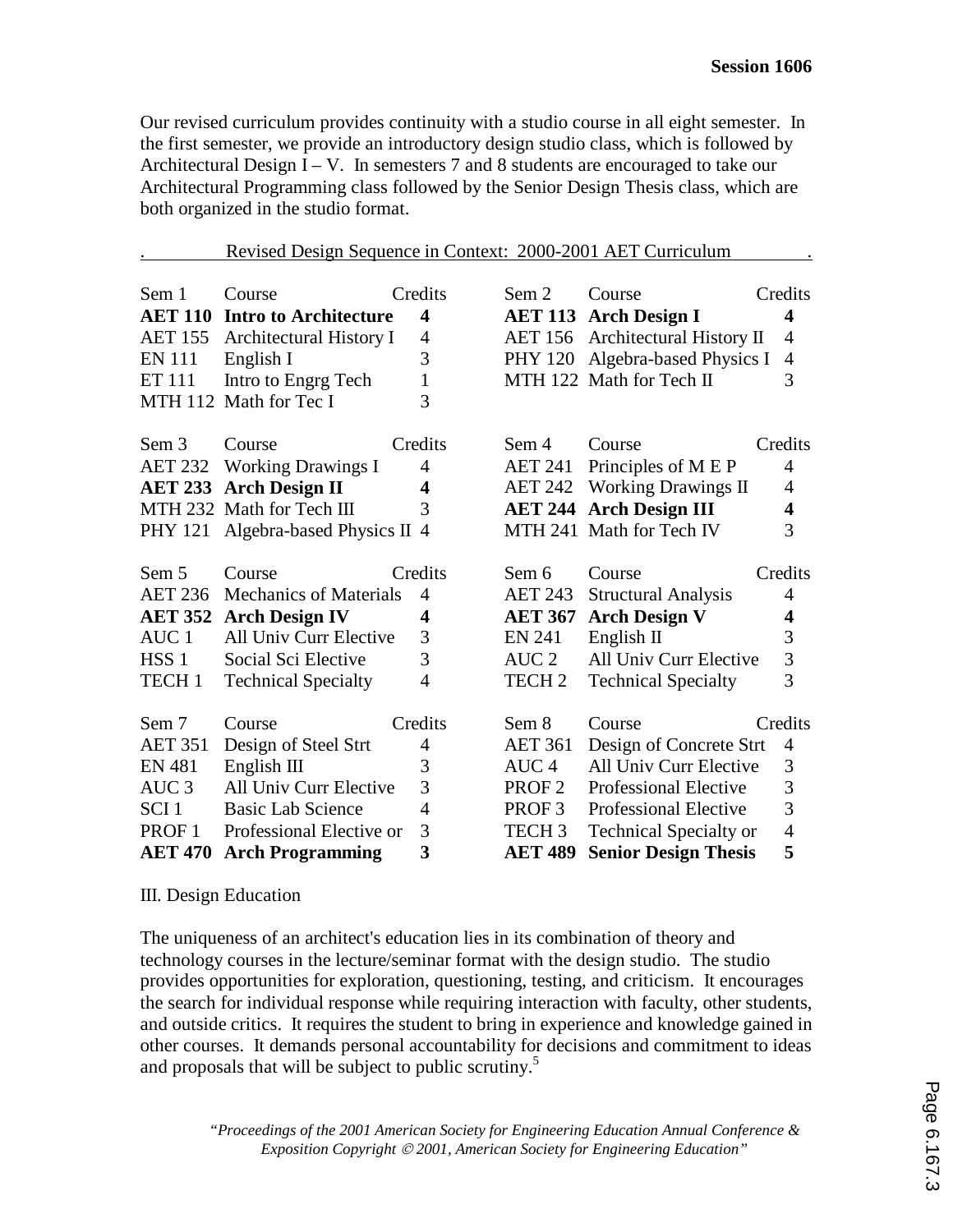At the University of Hartford's Ward College AET program:

- Design is introduced early in the program and integrated throughout the curriculum. Every semester has a design studio course.
- Increased exposure to practice is provided through industry-in-the-classroom activities.
- Increased emphasis is placed on communication, both oral and written. Requirements are integrated throughout the curriculum.

At the University of Hartford, students are often challenged with "real" projects. When possible proposed sites are accessible for student visits. Students present their solutions and are critiqued by their peers, faculty, local professionals, and invited guests. Other members of the College and University community are present as well in a successful effort to integrate more fully the architecture program into the greater University environment. Comments, positive and sometimes negative, are in the form of oral communication and critic sheets. Although reviews may be stressful, they are a wonderful chance to experience 'real life' and have often led to employment opportunities for our students.

# IV. Revised Design Curriculum

The design studio has traditionally been the hallmark of architectural education, the place for integrative learning to take place. Schools throughout the country have been criticized for not living up to their goals. At the University of Hartford we have been challenged by this criticism and in response have redeveloped our design studio curriculum.

| AET 110 Intro to Architecture     | 4 Credits | 8 Contact Hours / Week   |
|-----------------------------------|-----------|--------------------------|
| AET 113 Architectural Design I    | 4 Credits | 8 Contact Hours / Week   |
| AET 233 Architectural Design II   | 4 Credits | 8 Contact Hours / Week   |
| AET 244 Architectural Design III  | 4 Credits | 8 Contact Hours / Week   |
| AET 352 Architectural Design IV   | 4 Credits | 8 Contact Hours / Week   |
| AET 367 Architectural Design V    | 4 Credits | 8 Contact Hours / Week   |
| AET 470 Architectural Programming | 3 Credits | 3 Contact Hours / Week*  |
| AET 489 Architectural Thesis      | 5 Credits | 10 Contact Hours / Week* |
|                                   |           |                          |

\* Architectural Programming and Architectural Thesis are both elective courses.

The knowledge introduced and the skills developed in these classes include:

- *Critical thinking* using knowledge base to evaluate design solutions;
- *Problem solving* the ability to research, assimilate and synthesize a given problem and develop appropriate solutions;
- *Creativity* thinking beyond the ordinary and given path; to use your background and personal interpretation to put things together in new ways;
- *History, Theory* through lectures and exercises to explore precedence and understand the ideas behind the precedence;
- *Drawing* further develop the eye-hand connection and explore multiple ways to express your ideas graphically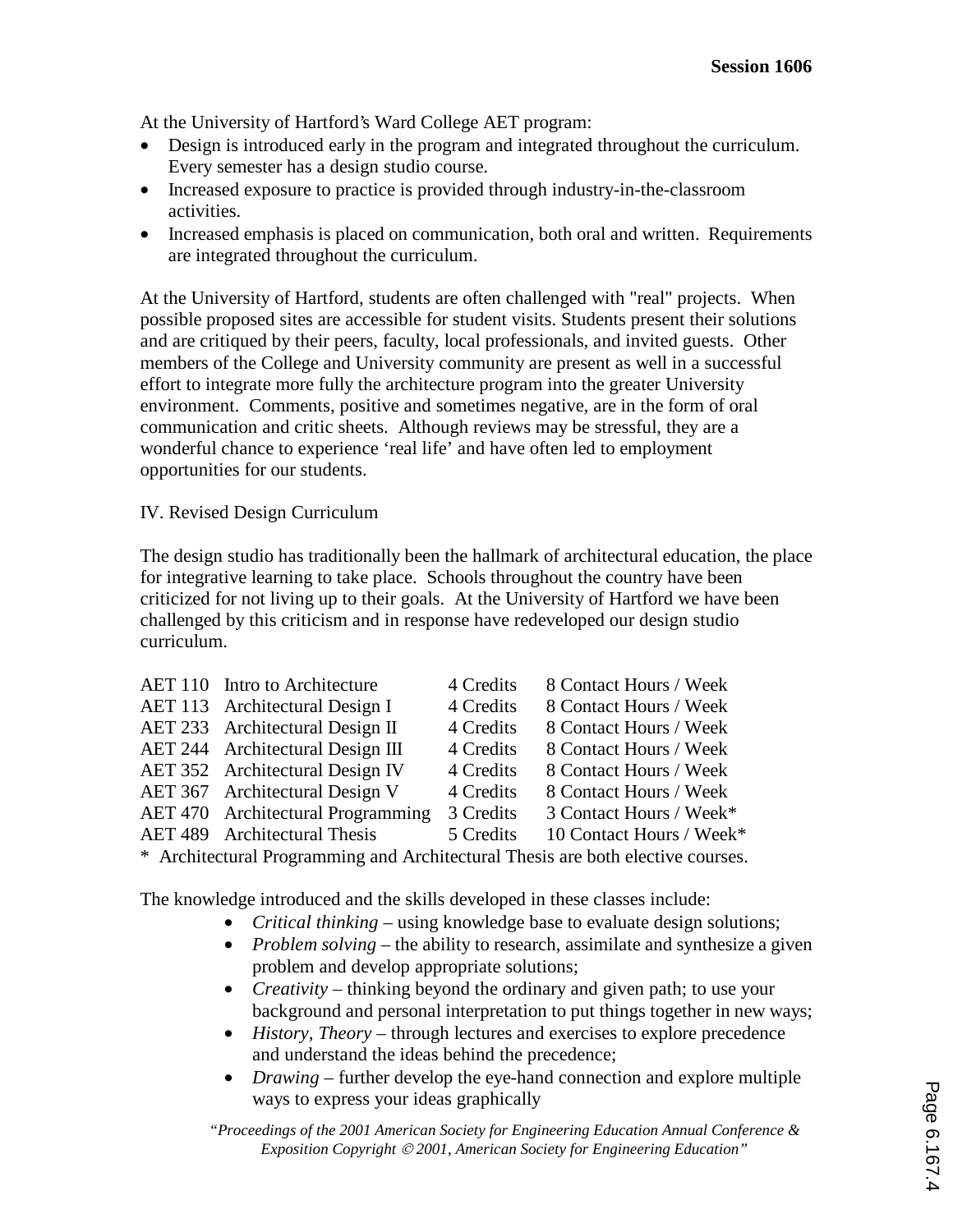• *Design* – the process of coalescing the above five skills.

# Introduction to Architecture: AET 110

Course Description: This course focuses on integrating lectures and studio classes to develop the students' understanding of the methods, media and materials used in communication of design. Students will practice graphic and verbal presentation techniques. Construction techniques in relation to construction documents: plans, elevations, sections, details and specifications will be presented. Course Integrations:

| Course integrations.         |                                            |
|------------------------------|--------------------------------------------|
| Architectural Design         | <b>Working Drawings</b>                    |
| <b>Architectural Drawing</b> | <b>Technical Writing and Communication</b> |
| <b>Architectural History</b> |                                            |

### Design I: AET 113

Course Description: An introductory course with an emphasis on the architectural responses to people's basic need for shelter. At the fundamental level, these needs, physical, psychological, sensual, intellectual, cultural and aesthetic, are met through physical design. The course has an emphasis on traditional and non-traditional, two and three-dimensional studio techniques, tools and media. Emphasis is placed on problem solving through the studio activity, related architectural theory and criticism

Course Integrations:

Architectural Design Architectural Drawing Architectural History Working Drawings Technical Writing and Communication

Abstract Composition Model Making Sketching Architectural Rendering Psychology

### Design II: AET 233

Course Description: This course focuses on the design of small buildings with emphasis on schematic and presentation drawings and model building. The course will explore the analysis and synthesis of architectural form generated by program requirements, physical systems, spacial organization, available technologies and review of historical precedents and aesthetics.

- Course Integrations: Architectural Design Architectural Drawing Architectural History Working Drawings Technical Writing and Communication Abstract Composition Model Making
- Sketching Architectural Rendering Psychology Site Planning Master Planning Interior Design

Design III: AET 244

Course Description: An architectural design studio course with a focus on preliminary design, schematic design and design development of an institutional building. Emphasis will be placed on developing the students' ability to research, analyze and evaluate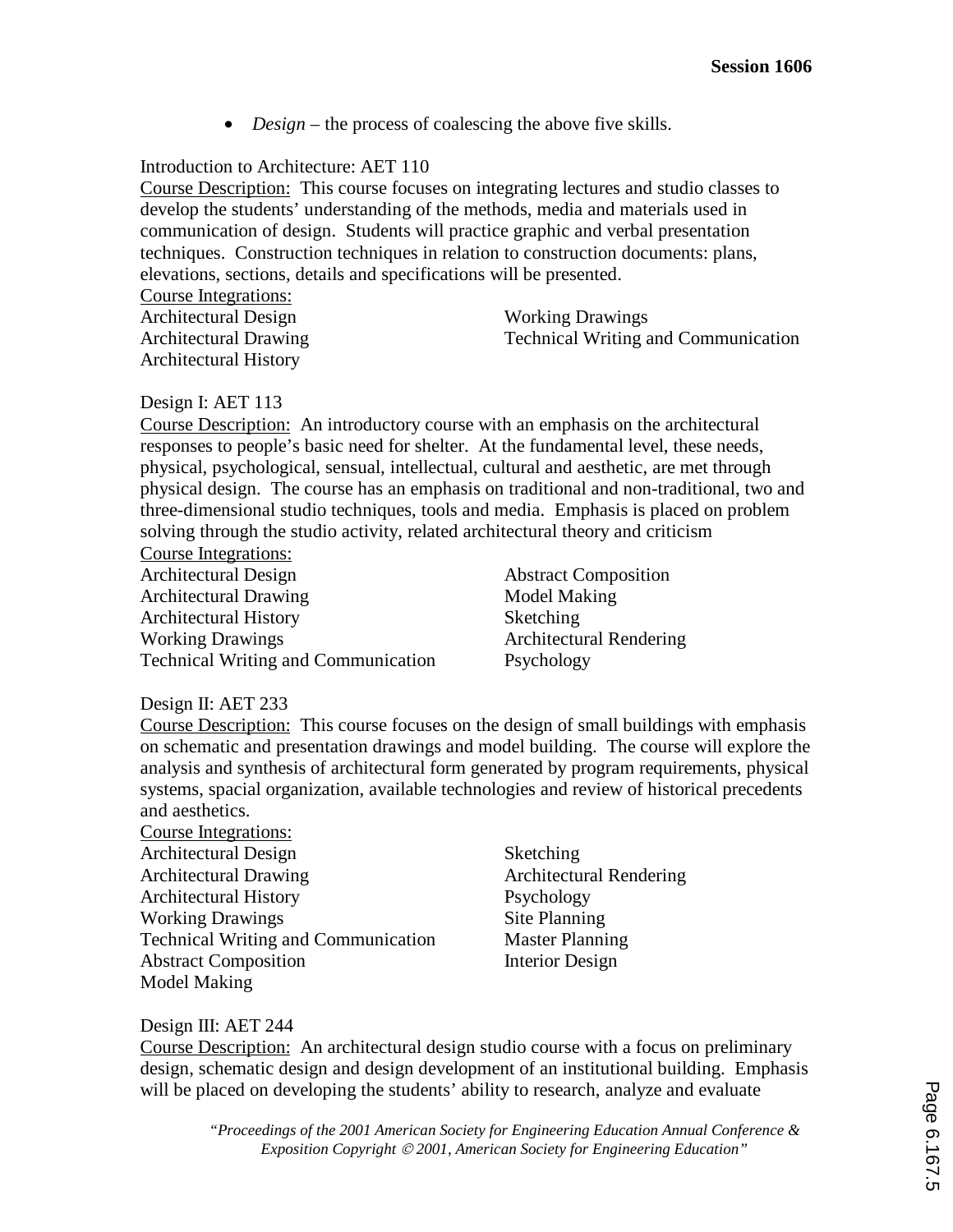information as the design evolves. Students will prepare a major institutional project for review by visiting professionals and faculty.

- Course Integrations: Architectural Design Architectural Drawing Architectural History Working Drawings Technical Writing and Communication Abstract Composition Model Making Sketching Architectural Rendering Psychology
- Site Planning Master Planning Interior Design Estimating Structural Engineering Mechanical Engineering Electrical Engineering Plumbing Engineering Civil Engineering

### Design IV: AET 352

Course Description: An architectural design studio course with a focus on design of buildings, with an increased complexity and scale, in a contextual setting. A systematic site and environmental analysis and design of a preliminary master plan will be followed by an architectural project exploring the formal and informal fundamentals of design.

- Course Integrations: Architectural Design Architectural Drawing Architectural History Working Drawings Technical Writing and Communication Abstract Composition Model Making **Sketching** Architectural Rendering Psychology
- Site Planning Master Planning Interior Design Estimating Structural Engineering Mechanical Engineering Electrical Engineering Plumbing Engineering Civil Engineering

# Design V: AET 367

Course Description: This course is an architectural design studio course with a focus on schematic design, design development and construction documents, including selected details of a commercial building. Emphasis will be in developing the students' ability to select, apply and evaluate materials and construction techniques for a design project based on the integration of the elements of architectural design, structures and environmental systems, design factors, cost, specifications and code applicability.

#### Course Integrations:

- Architectural Design Architectural Drawing Architectural History Working Drawings Technical Writing and Communication Abstract Composition Model Making
- Sketching Architectural Rendering Psychology Site Planning Master Planning Interior Design Estimating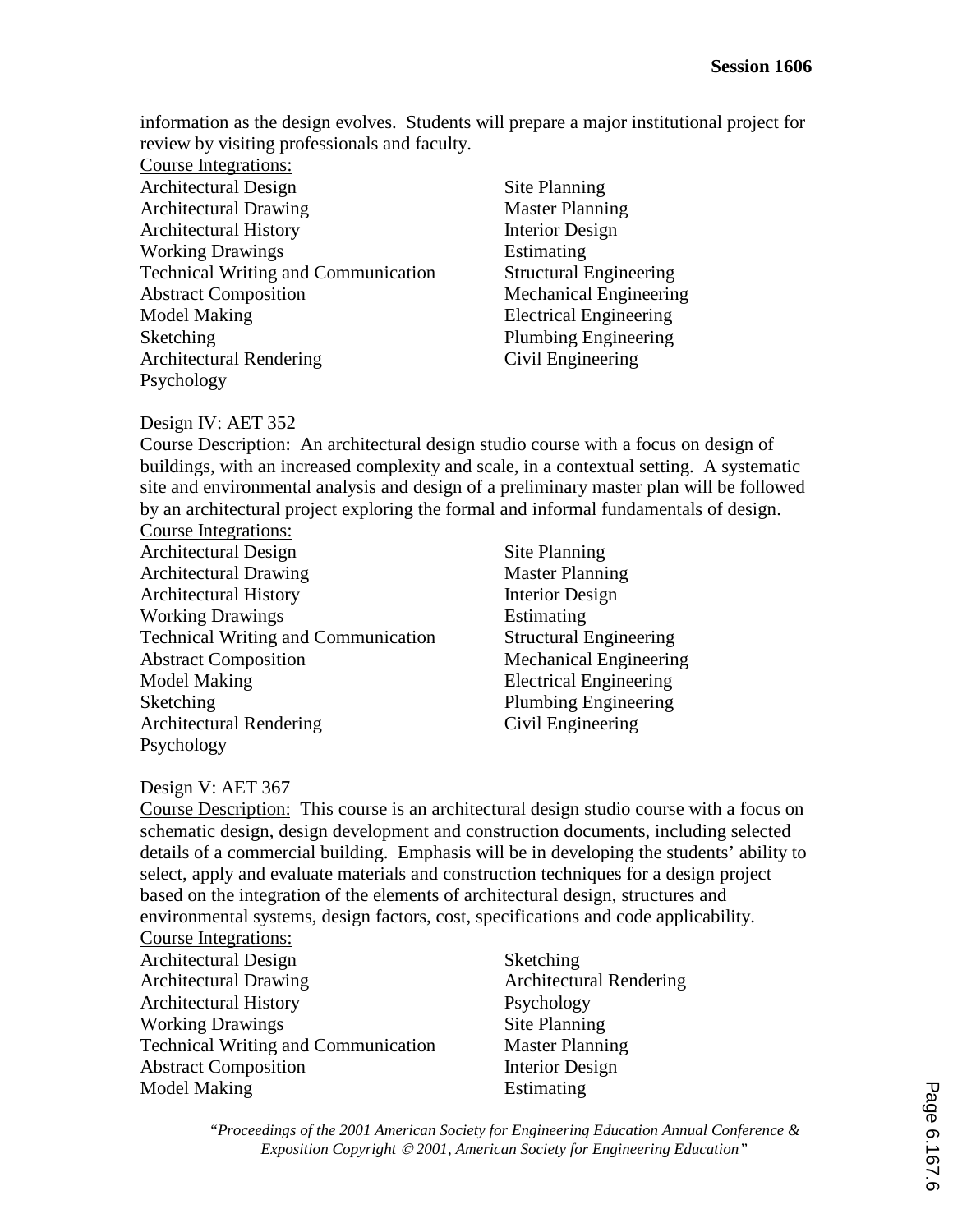Structural Engineering Mechanical Engineering Electrical Engineering

Plumbing Engineering Civil Engineering

#### V. Conclusions

Architecture curriculum is by nature connected. According to Boyer and Mitgang, our most distinctive feature is the design studio, which is a model for the integration and application of learning<sup>6</sup>. A model that many other disciplines on campus could well profit from observing. The University of Hartford's Architectural Engineering Technology curriculum is based on the blending of academic based theoretical studies with industry based problem-solving activities. Integral to accomplishing these educational goals is the participation of local industrial leaders in the curriculum development process. Preparing students for a lifetime of professional contribution is the responsibility of both the universities and the profession. The University of Hartford takes great steps to create avenues of more open and sustained dialogue and fully acknowledges the shared goals and responsibilities of educators and practitioners. By redefining the boundaries between education and practice, mutual respect is developing and the goal of an integrated education model is met. However, most importantly, our studio-trained graduates are finding a flattering reflection of their educational experience in the integration-rich workplace.

#### Bibliography

1. Boyer, Ernest L and Mitgang, Lee, *Building Community, A New Future for Architectural Education and Practice* (Carnegie Foundation for the Advancement of Teaching), 1996.

- 2. Hochberg, Hugh, *The State of the Profession* (Coxe Group, Inc. and AIA), 1997.
- 3. Boyer, Ernest L and Mitgang, Lee, *Building Community, A New Future for Architectural Education and Practice* (Carnegie Foundation for the Advancement of Teaching), 1996.

4. Boyer, Ernest L and Mitgang, Lee, *Building Community, A New Future for Architectural Education and Practice* (Carnegie Foundation for the Advancement of Teaching), 1996.

5. Pavlos, Elliot A., *Reflections Upon the Carnegie Foundation Study* (AIA), 1997.

6. Boyer, Ernest L and Mitgang, Lee, *Building Community, A New Future for Architectural Education and Practice* (Carnegie Foundation for the Advancement of Teaching), 1996.

#### DANIEL DAVIS

Daniel Davis, AIA is an Associate Professor and Chair of the Architectural Engineering Technology Program at the University of Hartford. He has over 20 years experience as a Design Architect. Mr. Davis is also the Director of Design of Fletcher-Thompson, Inc. in Hartford, CT. He holds baccalaureate degrees from Catholic University and Pratt Institute and second professional degree Master's from Pratt Institute.

#### JAMES FULLER

James Fuller, AIA is an Assistant Professor of Architectural Engineering Technology at the University of Hartford. He has over 20 years experience in the profession and has served the architectural community as President of AIA/CT. Mr. Fuller is also a Project Architect at Schoenhardt Architects. He holds a professional baccalaureate degree from Carnegie Mellon University.